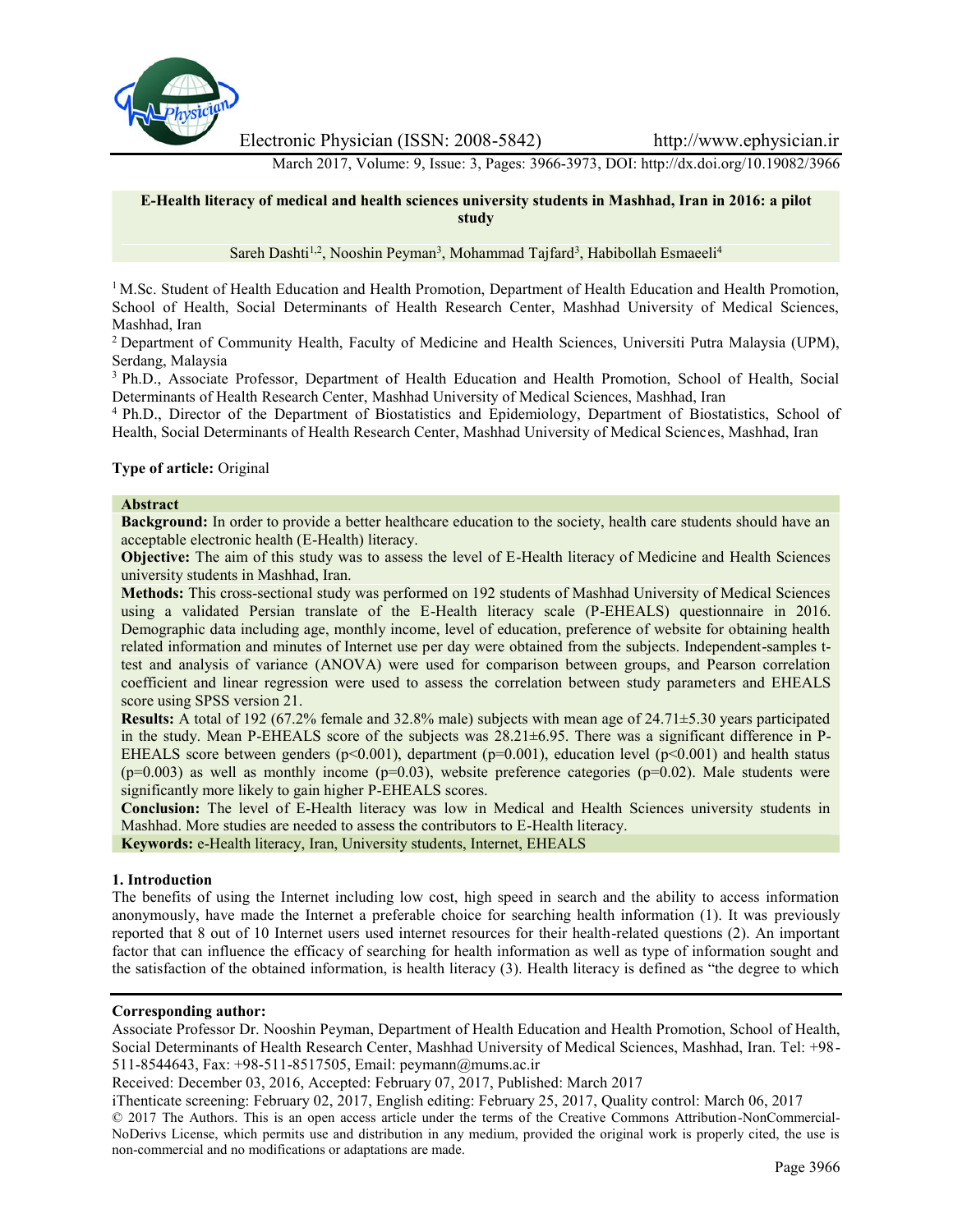individuals have the capacity to obtain, process, and understand basic health information and services needed to make appropriate health decisions" (4). With the increased usage of the Internet, electronic health literacy (e-Health) has become the center of attention for health care professionals (2). E-health literacy is defined as "the ability to seek, find, understand, and appraise health information from electronic sources, and apply the knowledge gained to addressing or solving a health problem" (5).

Unlike traditional health literacy, which is mainly based on basic literacy skills including the ability to speak and write language as well as to read and understand written passages, e-health literacy encompasses six core skills (traditional literacy, health literacy, information literacy, scientific literacy, media literacy and computer literacy). Therefore e-health literacy is under influence of a variety of factors including age, gender, level of education, availability and accessibility of Internet and income (6, 7). Although health literacy is an important issue for the public, health care providers should also learn to use the basic skills to develop and use the electronic sources in order to implement better standards of health services (8, 9). In the United States, there is a constant supervision on the content and quality of sources of health information (10). Besides this supervision, the American Medical Association has published guidelines for patients in order to educate them on how they should evaluate and use the Internet for their medical and health inquiries (10). Unlike the United States, such a system does not exist in Iran and therefore there is a high probability that the information spread in the social media be contaminated with myths and rumors instead of evidence based recommendations (11). It has been shown that misinformation may play a negative role in health beliefs and behavior of individuals (11, 12). Health care providers, as reliable sources of information, should be aware of the ways to evaluate the sources of information besides basic knowledge of Internet use and E- Health literacy (13). This knowledge will help health care providers address issues and misinformation in the social media as well as workplace and therefore provide a better health education to their target groups (14). This education should start from basic university level (15). Previous studies found that the level of e-Health literacy of undergraduate health students was low and that they felt the need for improving their skills in e-Health literacy (16- 18). Studies have also shown that university students lack the skills in identifying valuable sources for their information and mainly use low level sources (14, 19). Besides, studies have also shown that university students gained the required skills in obtaining information by experience (14, 19). It was also shown that even in the North American and European countries, E-Health related education is only provided to students of medical fields, and mainly doctors and specialists and students of other medical related fields are ignored while, there is a lack for such education even in doctoral and specialist level in developing countries (15). Therefore, there is a global attempt to improve the E-Health literacy of students of medicine and medical related fields in order to tackle future global health education issues (15). Based on the previous researches, the Internet penetration rate was reported to be 55% in Iran and the usage of the Internet in Iran was reported to be 45% (20). In another study, 98% of Iranians between the ages of 20 and 30 years were using the Internet (21). This data suggests a high accessibility to the Internet for Iranian youth at post-secondary education level. Regarding the availability of the internet, students need to acquire other skills to benefit from the health information in the Internet. On the other hand, it was shown that Iranian Internet users trusted in the lifestyle modification information provided in unofficial sources including Facebook more than governmental sources (22). Similar to the studies in developed and developing countries, Iranian university students relied on low level websites for obtaining their information needs (23). Regarding the fact that Iranian medicine and healthcare providers deal with a population that trusts more in Internet sources that have higher probability of conducting misinformation, it is crucial for students who study in Medicine and Health Sciences to be aware of the proper use of Internet sources, and to evaluate their validity and credibility despite an effective supervision on the content of Internet sources of health information. Due to the scarcity of data regarding the basic E-Health literacy of Iranian Medicine and Health Science students, this study was conducted to assess the level of E- Health literacy and its required skills and influencing factors on E-Health literacy among Mashhad Medicine and Health Sciences.

# **2. Material and Methods**

# *2.1. Study design*

This study was a pilot study for assessing the E-Health literacy of Medicine and Health Sciences university students in Mashhad, Iran in order to identify whether the E-Health literacy of Mashhad Medicine and Health Sciences students were adequate for their future career. This cross-sectional study was conducted in the Mashhad University of Medical Sciences. Students from all fields of education in this university were enrolled in the study. This study was approved by the Ethical Committee of the Mashhad University of Medical Sciences. The data collection was performed on September 3rd 2016 and ended on October 4th 2016. Based on the previously published data on E- Health literacy of university students in developing countries and lack of curricular education programs in the field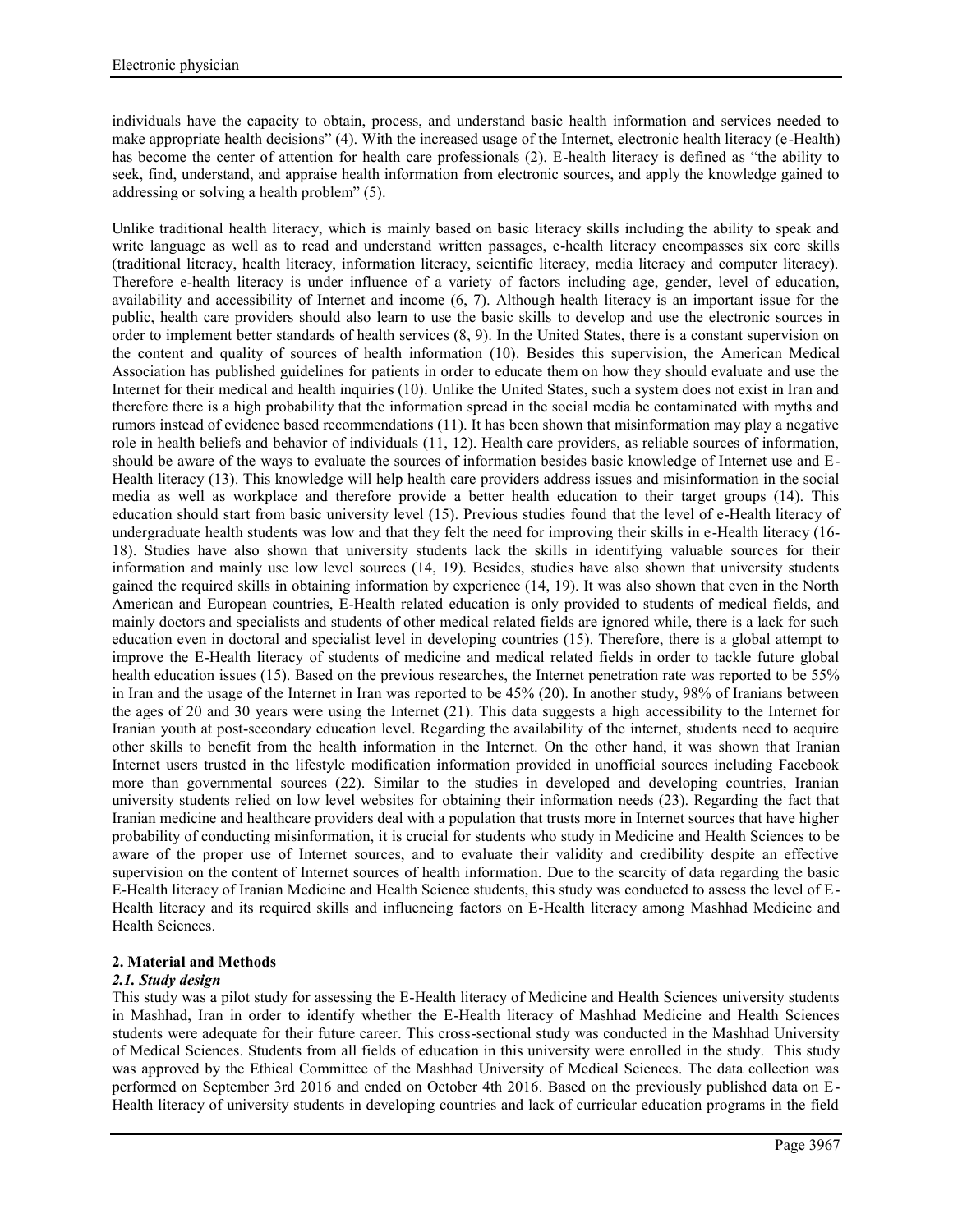of E-Health, it is hypothesized that the E-Health literacy of the Medicine and Health Sciences university students is low. Unfortunately, no cut-off for E-Health literacy scores have been provided and researchers used their own interpretation based on the current and previous observations. Sample size was calculated based on the formula presented by Viechtbauer et al. on sample size for pilot study (24). Using 0.95 as the confidence level and 0.02 as probability (based on the previously reported 2-8% range of nursing students who reported unconfident in related skills to E-Health literacy, the largest calculated sample size was 149 subjects. Considering 30% drop out, the final manuscript was 194 subjects (25).

#### *2.2. Subjects*

The reason for selecting Medicine and Health Sciences university students was due to the fact that these students were going to deal with healthcare seekers who have access to the Internet and may not be aware of the identification of reliable sources, and ask their healthcare providers regarding beneficial sources for their further information requirements. Medicine and Health Sciences graduates should be able to identify, validate and recommend trustworthy sources to their clients in order to improve their health information level and prevent them from receiving rumors and fiction instead of academic material. All volunteered university students who were studying in a field related to Medicine or Health Sciences were eligible to participate in the study. Inclusion criteria were being registered as an Iranian citizen, holding a current student position in the university and willing to participate in the study. Exclusion criteria were physical disability which interfered with Internet and computer use including blindness, paralysis and dyslexia. Subjects were chosen randomly from the list of Students obtained from the university education affairs office. Subjects were approached by the researcher and were informed about the aim and overview of the research. Subjects who were willing to participate in the study signed a written informed consent form.

#### *2.3. Instruments*

Study subjects were provided with a socio-demographic questionnaire regarding age, department, level of education, household income and their website preference regarding Internet material, whether they prefer to use popular websites that have health information from unknown sources (general websites) or to refer to registered and trusted sources for health information including university and governmental health related websites which specifically provide health care information with scientific and evidence based references (specific sources). Subjects were also required to fill the Persian translate of the e-Health Literacy Scale (P-EHEALS) questionnaire. Similar to the E- Health questionnaire, P-EHEALS questionnaire consists of 8 items, where subjects are required to score each item based on a 5 point Likert-scale ranging from 1 indicating strongly disagree to 5 which indicates strongly agree. Therefore, the P-EHEALS score would range from 8 to 40. The higher P-EHEALS score indicates higher E-Health literacy. EHEALS is a questionnaire which is designed to assess eHealth literacy by measuring skills in finding, analyzing and implementing eHealth to health problems (5). An 8-item short form of this questionnaire was previously generated, and was found to be user friendly (5). This questionnaire, which is able to assess e-Health literacy, has been previously validated in different populations and countries (5, 26-30). The validity and reliability of the EHEALS questions were previously reported ranges of 0.92-0.93 and 0.63-0.93 respectively (5, 27, 29). In a study on a separate sample of Mashhad University students, the validity and reliability of the P-EHEALS questionnaire was assessed. The construct validity of the P-EHEALS questionnaire was assessed in an interview with 10 health education experts based on content validity ratio (CVR), and content validity index (CVI) and construct validity were assessed in as study on 164 university students. Exploratory factor analysis revealed two distinct categories in the questions (first 4 vs. second 4 questions). Confirmatory factor analysis revealed acceptable validity for P-EHEALS. The reliability of the P-EHEALS questionnaire was assessed using Cronbach's alpha (overall Cronbach's alpha was 0.89)

# *2.4. Statistical Analysis*

Data was analyzed using IBM© SPSS© Statistics version 21 (IBM© Corp., Armonk, NY, USA). Continuous variables were checked for normality using the Shapiro-Wilk test. Mean and standard deviation (SD) were used to describe the normally distributed variables while median and interquartile range (IQR) were used to describe non normally distributed variables. Categorical variables were described using frequency and percentage. Comparison of the P-EHEALS scores between genders and departments was performed using independent-samples t-test, while the one-way analysis of variance (ANOVA) was used to compare p-EHALS scores between monthly income categories. The Mann-Whitney U test was used for comparison of minutes of Internet use between groups. The Pearson correlation coefficient was used to assess the correlation of age with P-EHEALS score, while the Spearman correlation coefficient was used to assess the correlation between minutes of Internet use and P-EHEAS score.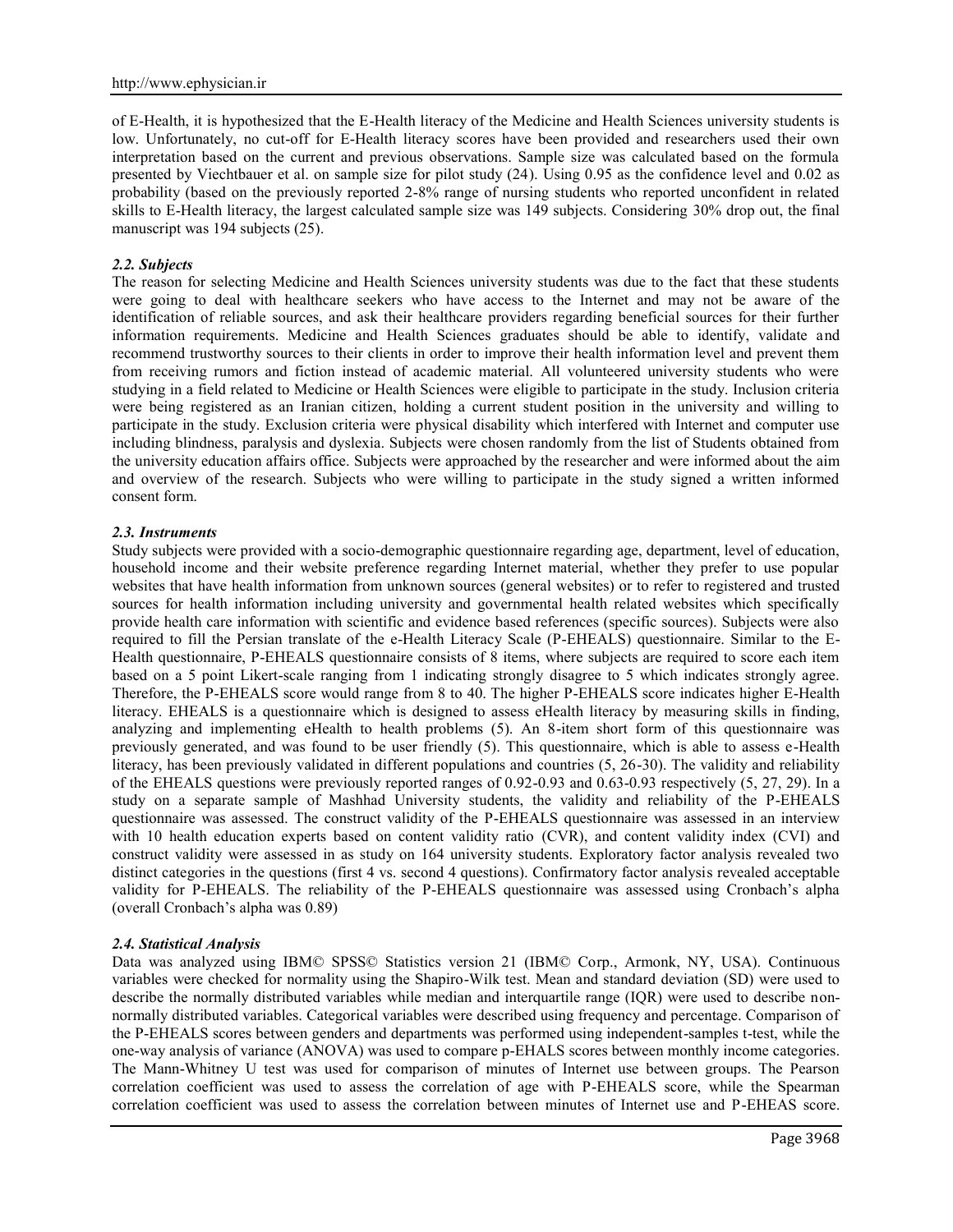Linear regression with backward elimination method was performed to assess the relationship between P-EHEALS score with study parameters. Binary logistic regression analysis was performed with gender as dependent variable and other study variables as dependent variables, in order to identify the e-Health literacy related factors that might be affected by gender. Statistical analyses were considered significant at p< 0.05.

# **3. Results**

A total of 192 (129, 67.2% female and 63, 32.8% male) university students participated in this study. Mean age of the subjects was 24.71±5.30 years. Sociodemographic characteristics of subjects are shown in Table 1. Median minutes of Internet use per day was reported as 120.00, IQR=180.0 minutes (minimum was 10.0 minutes and maximum was 900.0 minutes). The mean P-EHEALS score for the subjects was 28.21±6.95. The mean scores for each question of the P-EHEALS are shown in Table 2. There was no significant correlation between total P- EHEALS score and age (Pearson correlation coefficient,  $r=0.02$ ,  $p=0.83$ ) and minutes of Internet use (Spearman correlation coefficient,  $r=0.07$ ,  $p=0.35$ ). There was a significant difference in terms of total P-EHEALS scores between genders (p<0.001), levels of education (p<0.001), departments (0.001) and referral websites (p=0.02) as well as monthly income (p=0.03) (Table 3). Linear regression analysis revealed a significant relationship between total P-EHEALS score and gender, β=0.27, t (182) =3.83, p<0.001. Logistic regression analysis found that gender was significantly associated with total P-EHEALS score (p=0.001, OR=1.11, 95% CI for OR=1.04, 1.17) (Table 4).

| Variable             |                                | n   | $\frac{0}{0}$ |
|----------------------|--------------------------------|-----|---------------|
| Gender               | Male                           | 63  | 32.0          |
|                      | Female                         | 134 | 68.0          |
| Monthly income (USD) | No income                      | 140 | 71.1          |
|                      | $<$ US160.00                   | 20  | 10.2          |
|                      | 160-USD330                     | 12  | 6.1           |
|                      | >330.00                        | 25  | 12.7          |
| Level of education   | Graduate                       | 99  | 50.3          |
|                      | Post graduate                  | 98  | 49.3          |
| Department           | <b>Health Sciences</b>         | 110 | 55.8          |
|                      | Medicine                       | 87  | 44.2          |
| Health status        | Healthy                        | 155 | 78.7          |
|                      | <b>Illness</b>                 | 13  | 6.6           |
|                      | Healthy with illness in family | 28  | 14.2          |
| Preferred website    | General                        | 60  | 31.3          |
|                      | Specific                       | 130 | 67.7          |

**Table 1.** Sociodemographic characteristics of study subjects

**Table 2.** Mean score for P-EHEALS questions

| Question                                                                             | Mean | SD.  |
|--------------------------------------------------------------------------------------|------|------|
| Q1: I know how to find helpful health resources on the Internet                      | 3.42 | 1.10 |
| Q2: I know how to use the Internet to answer my health questions                     | 3.53 | 1.10 |
| Q3: I know what health resources are available on the Internet                       | 3.04 | 1.11 |
| Q4: I know where to find helpful health resources on the Internet                    | 3.17 | 1.09 |
| Q5: I know how to use the health information I find on the Internet to help me       | 3.40 | 1.07 |
| Q6: I have the skills I need to evaluate the health resources I find on the Internet | 3.17 | 1.06 |
| Q7: I can tell high quality from low quality health resources on the Internet        | 3.00 | 1.09 |
| Q8: I feel confident in using information from the Internet to make health decisions | 3.20 | 1.16 |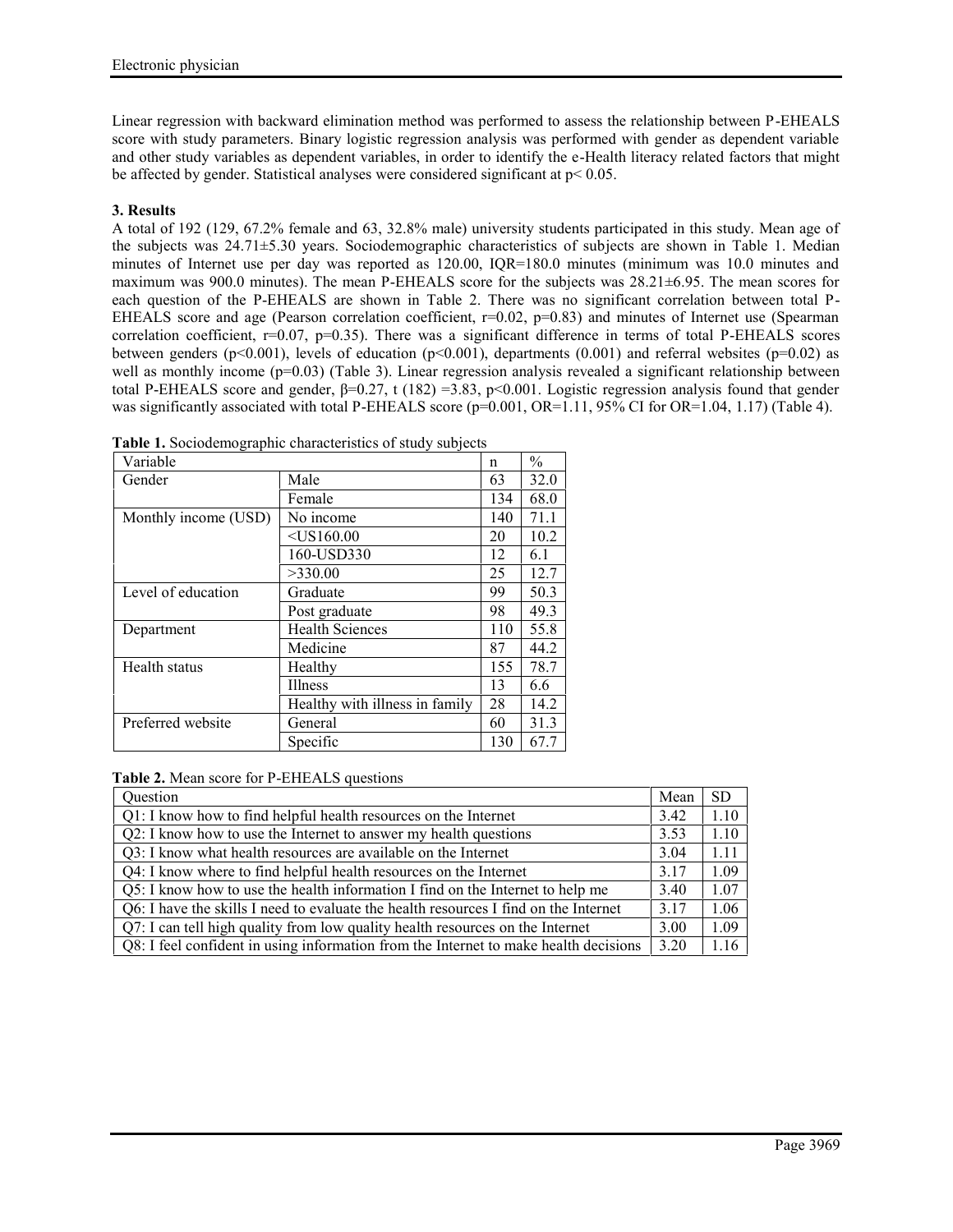| Variable                    |                                | <b>Total P-EHEALS score</b> |         | p-value |
|-----------------------------|--------------------------------|-----------------------------|---------|---------|
| Gender                      | Female                         | $24.47\pm6.43$              | $-4.25$ | < 0.001 |
|                             | Male                           | $28.92 \pm 7.42$            |         |         |
| Monthly income $(USD1)$     | No income                      | $25.38\pm 6.90$             | 3.01    | 0.03    |
|                             | < 160.00                       | $29.74 \pm 7.14$            |         |         |
|                             | 60-USD330                      | $28.50\pm 6.56$             |         |         |
|                             | >330.00                        | $24.62 \pm 7.26$            |         |         |
| Department                  | <b>Health Sciences</b>         | $24.43\pm 6.54$             | $-3.40$ | 0.001   |
|                             | Medicine                       | 27.84±7.28                  |         |         |
| Level of education          | Graduate                       | $24.03\pm 6.57$             | $-3.93$ | < 0.001 |
|                             | Post graduate                  | $27.90 \pm 7.05$            |         |         |
| Referral website preference | General                        | $24.30\pm 6.66$             | 2.35    | 0.02    |
|                             | Specific                       | $26.85\pm 6.98$             |         |         |
| Health status               | Healthy                        | $26.74 \pm 6.75$            | 6.07    | 0.003   |
|                             | Illness                        | $21.25 \pm 8.07$            |         |         |
|                             | Healthy with illness in family | $23.18 \pm 6.95$            |         |         |

**Table 3.** Comparison of the total P-EHEALS scores of study subjects between genders, levels of education and departments

1: USD=United States Dollar

**Table 4.** Relation between study parameters and gender

| Variable                           | Wald    | p-value  | OR   | 95% CI for OR |       |
|------------------------------------|---------|----------|------|---------------|-------|
|                                    |         |          |      | lower         | Upper |
| Age (years)                        | < 0.001 | 0.99     | 1.00 | 0.91          | 1.10  |
| Monthly income $(USD1)$            | 1.68    | 0.64     |      |               |       |
| Department (Medicine)              | 1.31    | 0.25     | 2.64 | 0.50          | 13.90 |
| Health status                      | 5.50    | 0.06     |      |               |       |
| Healthy with illness in family     | 1.63    | 0.20     | 0.45 | 0.13          | 1.53  |
| Website preference (Specific)      | 0.40    | 0.53     | 1.29 | 0.58          | 2.88  |
| Minutes of Internet use.           | 1.12    | 0.29     | 1.00 | 0.99          | 1.00  |
| <b>Total P-EHEALS score</b>        | 11.93   | $0.001*$ | 1.11 | 1.04          | 1.17  |
| Level of education (Post graduate) | 0.21    | 0.65     | 0.67 | 0.12          | 3.74  |

1: USD= United States Dollar

# **4. Discussion**

This study revealed that the mean P-EHEALS score of the subjects was  $28.21 \pm 6.95$ . In a study on 541 Jordanian nursing students, the mean EHEALS score was 28.96 (31). Although this score was higher than the reported EHEALS score of 24.89 in a previously published study on 88 university students in Hong Kong, China in 2009 (32), the EHEALS score in the current study was lower than the reported EHEAS score of 28.4 from a more recent study on 6th grade school students in China in 2012 (29). This finding implies that e-Health literacy evolves with time, and considering the increasing rate of Internet usage, e-Health literacy should increase rapidly. In contrast, the mean EHEALS score in a sample of a 2,142 Japanese population was 23.4 (33). A reason for the difference in the level of e-Health literacy between Iranian university students and Chinese students might be due to the higher availability of trusted sources of health information in China. Besides the report by the Medical Library Association Consumer and Patient Health Information Section, many American and international websites that are dedicated to providing health and medical information have material in Chinese language, the Chinese government has also made a growing attempt to provide health related information on social media (34, 35). Similarly, the lack of an efficient online healthcare system in Japan was identified as a main cause of lower comprehensive health literacy in Japan compared to Europe (33). Although the Internet penetration rate in Iran is slightly higher than China (55% in Iran vs. 52.3% in China), higher accessibility of the Internet in Iran may not have been a contributing factor to e-Health literacy but, on the other hand, the lack of the required number of validated and trusted online sources of information in Iran and the reliance of Iranian Internet users on untrusted sources might have attributed to the lower e-Health literacy in Iran compared to China (22, 34, 35). Furthermore, this study found that ability to identify useful websites and differentiating high quality from low quality sources, accounted for the lowest scores in P-EHEALS. This finding also indicates that university students have good access to the Internet and health related websites, but do not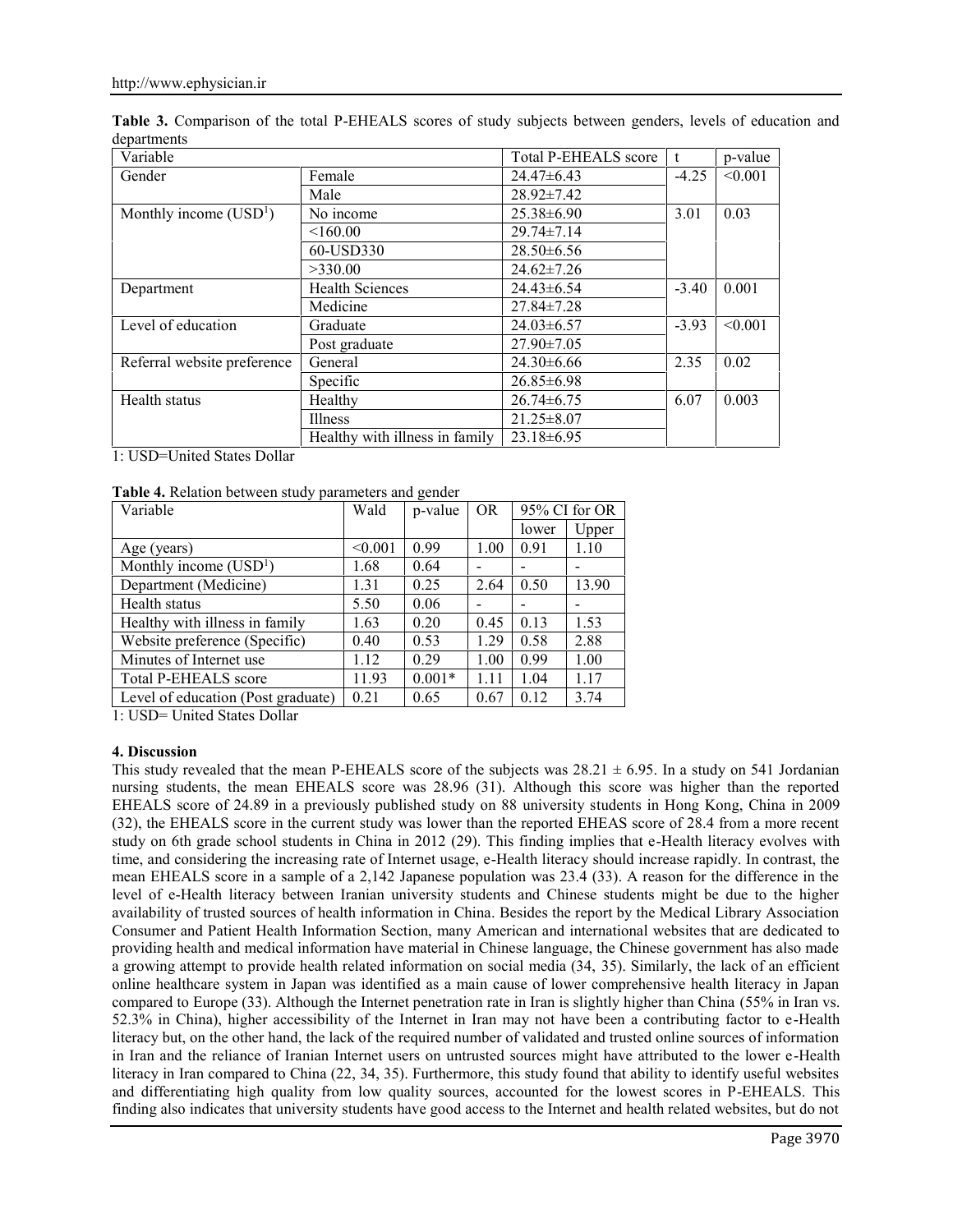have the ability to identify which websites provide trustable information on health issues. This might come from the fact that unlike Europe or the Unites states, the ministry-supported websites that deal with health education are either scarce or less advertised so that they have become difficult to find even by Medicine and Health Sciences students. This study also found a sexual divide in e-Health literacy among Iranian Medical and Health Sciences university students indicating that male students were 27% more likely to have higher e-Health literacy scores compared to female students. Various reasons have been proposed for the digital divide in societies including ethnicity, poverty and lower level of education (36–38). It was previously shown that lower level of education results in reduced Internet usage, while inequalities in the provision of services, including Internet access to minorities and low income population, was the reason for their reduced Internet access and therefore low e-Health literacy (36–38). On the other hand, previous studies have found either no significant effect for gender on e-Health literacy (31), or a higher attitude and referral to medical websites for women (39, 40). Since no significant association was found between gender and other study parameters, the higher observed scoring in P-EHEALS in men might be due to cultural differences that allow boys and men to have an unlimited access to communication technology from a younger age compared to women. Further research is required to assess the effect of gender in e- Health of university students. One of the strengths of this study was the use of a validated Persian translate of EHEALS questionnaire which provided the opportunity to compare the e-Health literacy of Iranian Medicine and Health Sciences university students with other countries. Furthermore, to the best of our knowledge, this study was the first study that assessed the e-Health literacy in university students in Iran. A weakness of this study might be the small sample size. Due to the design of the study, pilot study, the sample size was calculated and therefore, the results of this study may not be generalized to the total population of Mashhad Medicine and Health Sciences university students. Furthermore, the uneven distribution of duration of Internet usage in the study, prevented the use of more reliable statistical analysis. Therefore, it is recommended that further researchers assess e-Health literacy in a larger sample of the university students who study in Medicine or health Sciences.

# **5. Conclusions**

This study found that the level of e-Health literacy is low among the Medicine and Health Sciences university students in Iran and that the female students have a lower e-Health literacy level compared to their male counterparts. It is required for further researchers to assess the level of e-Health literacy in larger samples of university students in order to identify the extent of e-Health literacy in a nationwide assay and make proper decisions to improve the e-Health literacy of students who study in health-related fields. Furthermore, since the aim of this study was not to assess the gender and digital divide in university students, this result was not able to identify the exact reason for lower e-Health literacy in female students. It is recommended that further studies should focus on the contributing factors to e-Health literacy in university students.

# **Acknowledgments:**

Authors of this study wish to thank all the university authorities who complied with the research and provided support to the researcher as well as the students who participated in the study.

# **Conflict of Interest:**

There is no conflict of interest to be declared.

#### **Authors' contributions:**

SD and NP designed and performed the study. SD drafted the manuscript. MT participated in the design of the study, HE performed the statistical analysis and interpretation of data. All authors read and approved the final manuscript.

#### **References:**

- 1) Nasrabadi AN, Sabzevari S, Bonabi TN. Iranian Women's Experiences of Health Information Seeking Barriers: A Qualitative Study in Kerman. Iran Red Crescent Med J. 2015; 17(2): e25156. doi: 10.5812/ircmj.25156. PMID: 25834743, PMCID: PMC4376996.
- 2) Fox S. The social life of health information, 2011. Pew Internet & American Life Project Washington, DC; 2011.
- 3) Sørensen K, Van den Broucke S, Fullam J, Doyle G, Pelikan J, Slonska Z, et al. Health literacy and public health: A systematic review and integration of definitions and models. BMC Public Health. 2012; 12: 80. doi: 10.1186/1471-2458-12-80. PMID: 22276600, PMCID: PMC3292515.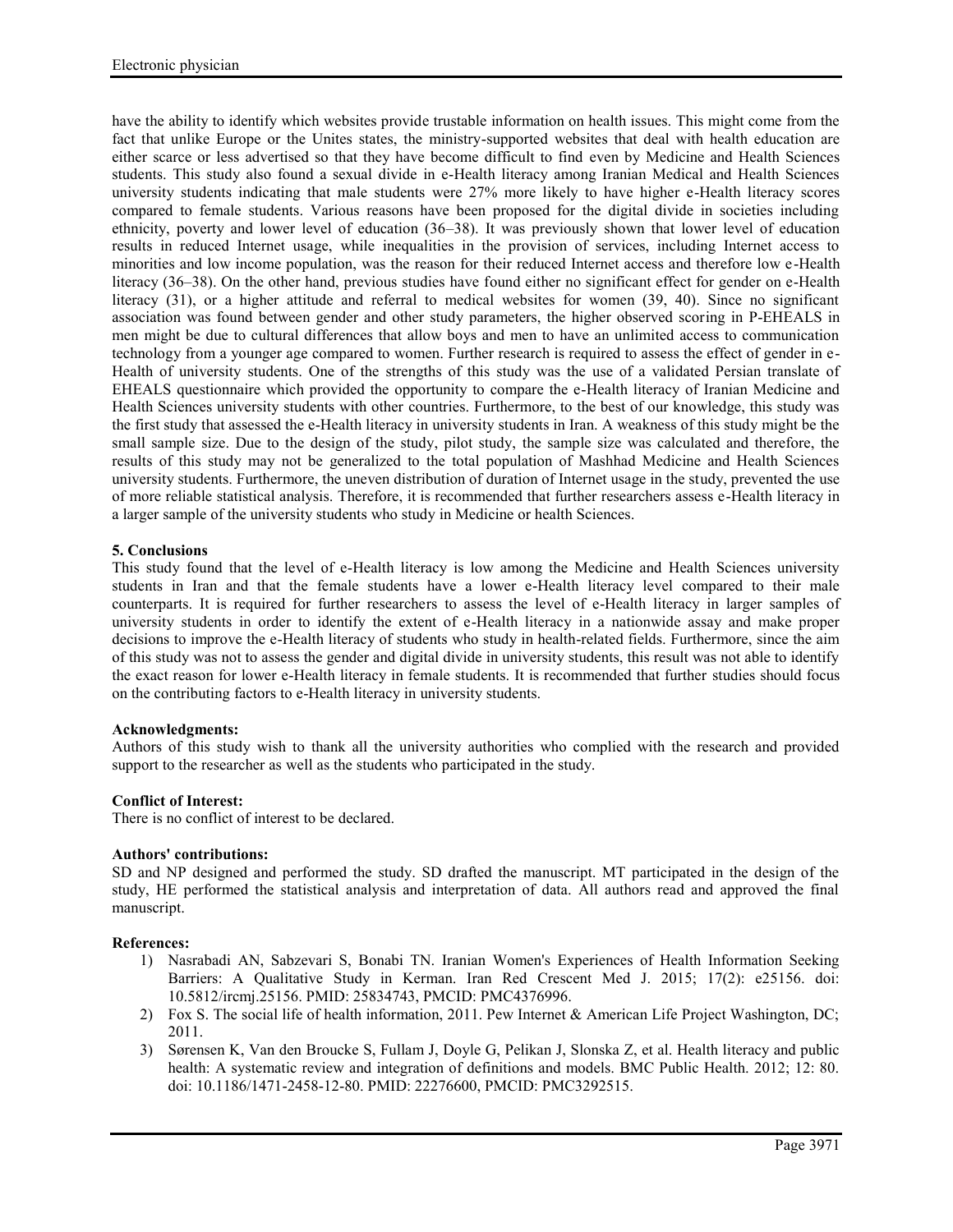- 4) Ratzan SC. Introduction. Selden CR, Zorn M, Ratzan SC, Parker RM In: National Library of Medicine Current Bibliographies in Medicine: Health Literacy. Vol NLM Pub No CBM. 2000; 1.
- 5) Norman CD, Skinner HA. eHealth Literacy: Essential Skills for Consumer Health in a Networked World. J Med Internet Res. 2006; 8(2): e9. doi: 10.2196/jmir.8.2.e9. PMID: 16867972, PMICD: PMC1550701.
- 6) Miller EA, West DM. Where's the Revolution? Digital Technology and Health Care in the Internet Age. J Health Polit Policy Law. 2009; 34(2): 261–84. doi: 10.1215/03616878-2008-046. PMID: 19276318.
- 7) Palsdottir A. Seeking information about health and lifestyle on the Internet. Ir Info Res. 2009; 14(1). doi: 10.1108/00220411011023634.
- 8) Ball MJ, Lillis J. E-health: transforming the physician/patient relationship. Int J Med Inf. 2001; 61(1): 1-10. doi: 10.1016/S1386-5056(00)00130-1.
- 9) Institute of Medicine (US) Roundtable on Health Literacy. Health Literacy, eHealth, and Communication: Putting the Consumer First: Workshop Summary. National Academies Press (US); 2009. doi: 10.17226/12474. PMID: 20662120.
- 10) Hale TM, Goldner M, Stern M, Drentea P, Cotten SR. Patterns of online health searching 2002–2010: Implications for social capital, health disparities and the de-professionalization of medical knowledge. In: Technology, Communication, Disparities and Government Options in Health and Health Care Services. Emerald Group Publishing Limited; 2014. doi: 10.1108/S0275-495920140000032016.
- 11) Lewandowsky S, Ecker UK, Seifert CM, Schwarz N, Cook J. Misinformation and its correction continued influence and successful debiasing. Psychol Sci Public Interest. 2012; 13(3): 106–31. doi: 10.1177/1529100612451018. PMID: 26173286.
- 12) Friggeri A, Adamic LA, Eckles D, Cheng J. Rumor Cascades. In: ICWSM. 2014. doi: 10.1057/9781137465344.0006.
- 13) Metzger MJ, Flanagin AJ. Using Web 2.0 technologies to enhance evidence-based medical information. J Health Commun. 2011; 16 Suppl 1: 45-58. doi: 10.1080/10810730.2011.589881. PMID: 21843095.
- 14) Stellefson M, Hanik B, Chaney JD, Tennant B. Analysis of eHealth Search Perspectives Among Female College Students in the Health Professions Using Q Methodology. J Med Internet Res. 2012; 14(2): e60. doi: 10.2196/jmir.1969. PMID: 22543437, PMCID: PMC3376519.
- 15) Liu Y, Zhang Y, Liu Z, Wang J. Gaps in studies of global health education: an empirical literature review. Glob Health Action. 2015; 8(1): 25709. doi: 10.3402/gha.v8.25709. PMID: 25906768, PMCID: PMC4408318.
- 16) Ivanitskaya L, O Boyle I, Casey AM. Health Information Literacy and Competencies of Information Age Students: Results From the Interactive Online Research Readiness Self-Assessment (RRSA). J Med Internet Res. 2006; 8(2): e6. doi: 10.2196/jmir.8.2.e6. PMID: 16867969, PMCID: PMC1550696.
- 17) A Competency-Based Framework for Health Educators--2006. Whitehall, PA: United States: National Commission for Health Education Credentia; 2006.
- 18) Hanik B. E-Health Literacy Competencies among Undergraduate Health Education Students: A Preliminary Study. Int Electron J Health Educ. 2011; 14: 46-58.
- 19) Civilcharran S, Maharaj MS, Hughes M. Uncovering web search tactics in South African higher education: original research. South Afr J Inf Manag. 2015; 17(1): 1–8. doi: 10.4102/sajim.v17i1.644.
- 20) Internet World Stats. Internet World Stats. 2012.
- 21) Alavi SS. The Psychometric Properties of GPIUS, CIUS in Students Internet Users of Isfahan Universities. Final Rep Res Proj Vice Chancellery Res Isfahan Univ Med Sci. 2009; 4(3): 183-9.
- 22) Eshraghi Y. Evaluation of the internet user's trust to contents of published material in social media (Case study: Facebook and Club). Islamic Azad University Central Tehran Branch, Tehran, Iran. 2016.
- 23) Asemi A. Information searching habits of Internet users: A case study on the Medical Sciences University of Isfahan, Iran. Webology. 2005; 2(1): 10.
- 24) Viechtbauer W, Smits L, Kotz D, Budé L, Spigt M, Serroyen J, et al. A simple formula for the calculation of sample size in pilot studies. J Clin Epidemiol. 2015; 68(11): 1375-9. doi: 10.1016/j.jclinepi.2015.04.014. PMID: 26146089.
- 25) Singh S, Mahapatra RK. Electronic Information Seeking Behaviour Among Nursing Students and Teachers: A Review. Int J Health Sci Res. 2016; 6(9).
- 26) Tubaishat A, Habiballah L. eHealth literacy among undergraduate nursing students. Nurse Educ Today. 2016; 42: 47–52. doi: 10.1016/j.nedt.2016.04.003. PMID: 27237352.
- 27) Chan J, Leung A, Chiang VCL, Li HCW, Wong EM, Liu ANC, et al. A pilot project to build e-health literacy among university students in Hong Kong. The Tenth International Congress on Medical Librarianship: Brisbane Australia; 2009.